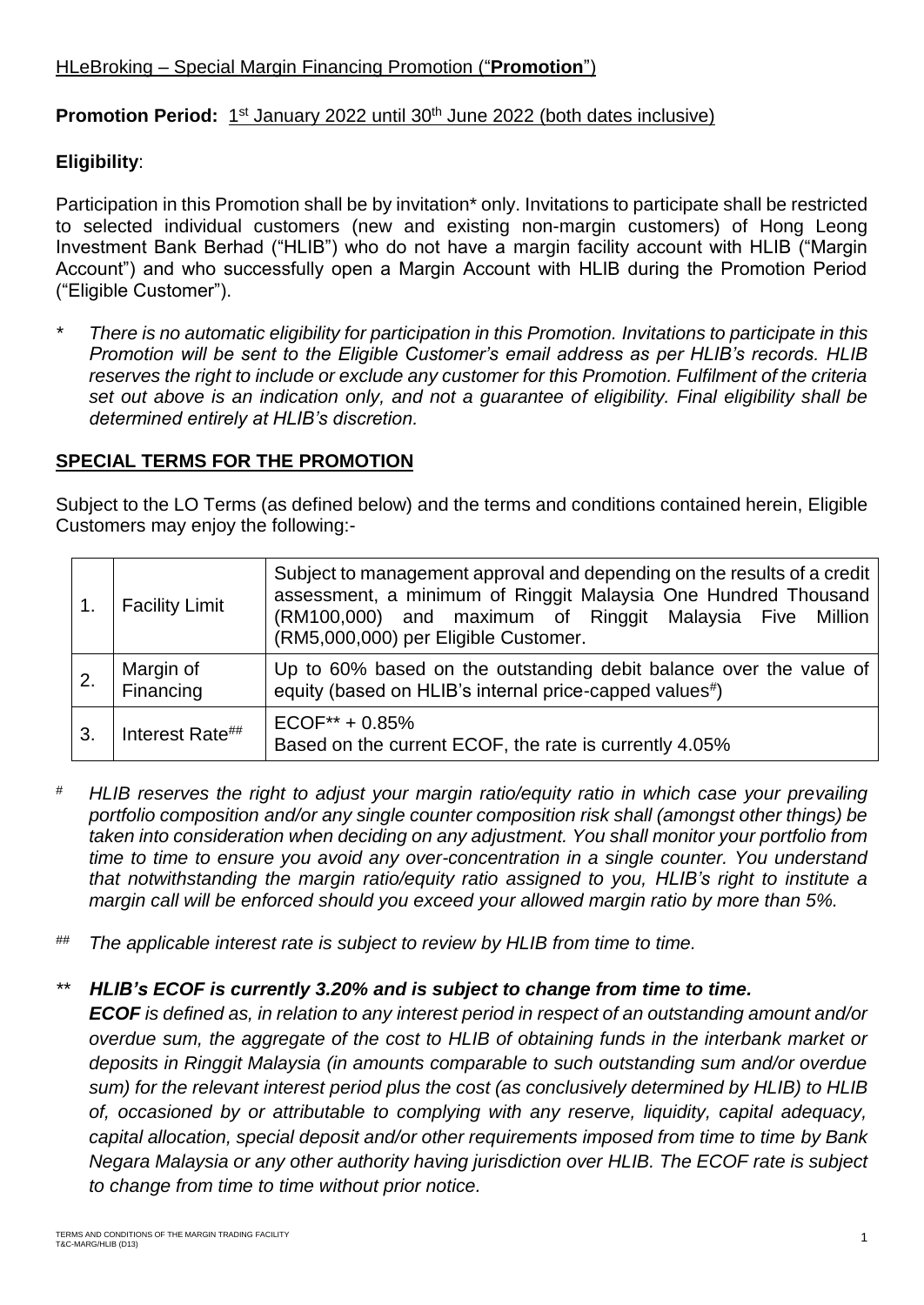#### **General Terms**

- 1. By submitting an application for a Margin Account under the terms and conditions of this Promotion during the Promotion Period, the Eligible Customer agrees:-
	- (i) to be bound by all the terms and conditions herein contained;
	- (ii) to be bound by the LO Terms (as defined below); and
	- (ii) that HLIB's decision on all matters relating to eligibility or the Promotion shall be final, conclusive and binding and no further correspondence and/or appeal to dispute HLIB's decision shall be entertained.
- 2. HLIB reserves the right to suspend, disqualify or exclude any person from participating or continuing to participate in the Promotion in the event such person is under Default Status. A person shall be deemed as under Default Status if :- (i) such person is in breach of the terms and conditions of the Promotion or the terms and conditions of the Margin Account; (ii) such person's Margin Account is suspended, cancelled or terminated ; and/or (iii) HLIB in its absolute discretion deems fit. HLIB may at its sole discretion allow such Eligible Customer to:- (a) continue his/her participation in the Promotion if his/her status is rectified and no longer under Default Status, (i.e., it is rectified/regularised to HLIB's satisfaction, no longer in breach of the terms and conditions herein and/or where applicable, the suspension of their Margin Account is lifted); and/or (b) maintain the Margin Account as a normal non-Promotion account without the special terms offered under the Promotion.
- 3. HLIB reserves the right to discontinue, suspend or terminate this Promotion at any time at its sole discretion with notification to the Eligible Customer in any manner deemed practical at its discretion. The Eligible Customer shall not be entitled to claim any compensation from or against HLIB for any loss or damage suffered as a result of any such discontinuation suspension or termination. In the event HLIB discontinues, suspends or terminates the Promotion prior to the expiry date of the Promotion, HLIB will notify the Eligible Customer as soon as practicable of the discontinuation, suspension or termination and the terms, if any, thereof.
- 4. Acting reasonably, HLIB reserves the right, at any time, and without notice, to add, delete and/or vary the terms and conditions of the Promotion, including but not limited to, as follows:- (a) varying the eligibility requirements for the Promotion; (b) varying or imposing any applicable fees; (c) varying any other term or offer (including but not limited to the interest rate) and/or withdrawing or substituting the term or offer.
- 5. If HLIB makes changes to these terms and conditions, HLIB will, on a best efforts basis, provide the Eligible Customer with prior notice. If it is not reasonably possible to provide the Eligible Customer with prior notice for any changes (for example if regulatory requirements require HLIB to make changes immediately), HLIB will notify the Eligible Customer as soon as reasonably possible thereafter. Variations shall be communicated by e-mail or in any other manner deemed practical.

If the Eligible Customer is not satisfied with any change or variation to the Promotion or for any other reason the Eligible Customer wishes to withdraw from the Promotion, the Eligible Customer may terminate his/her Margin Account or participation in the Promotion immediately by giving HLIB notice to that effect in writing, or by contacting HLIB Helpdesk Centre (contact details listed below). The Eligible Customer understands and accepts that such withdrawal or termination may result in consequential changes including the loss of any special terms or offer offered under the Promotion and that HLIB shall not be liable for any loss arising from the Eligible Customer's termination of his/her Margin Account.